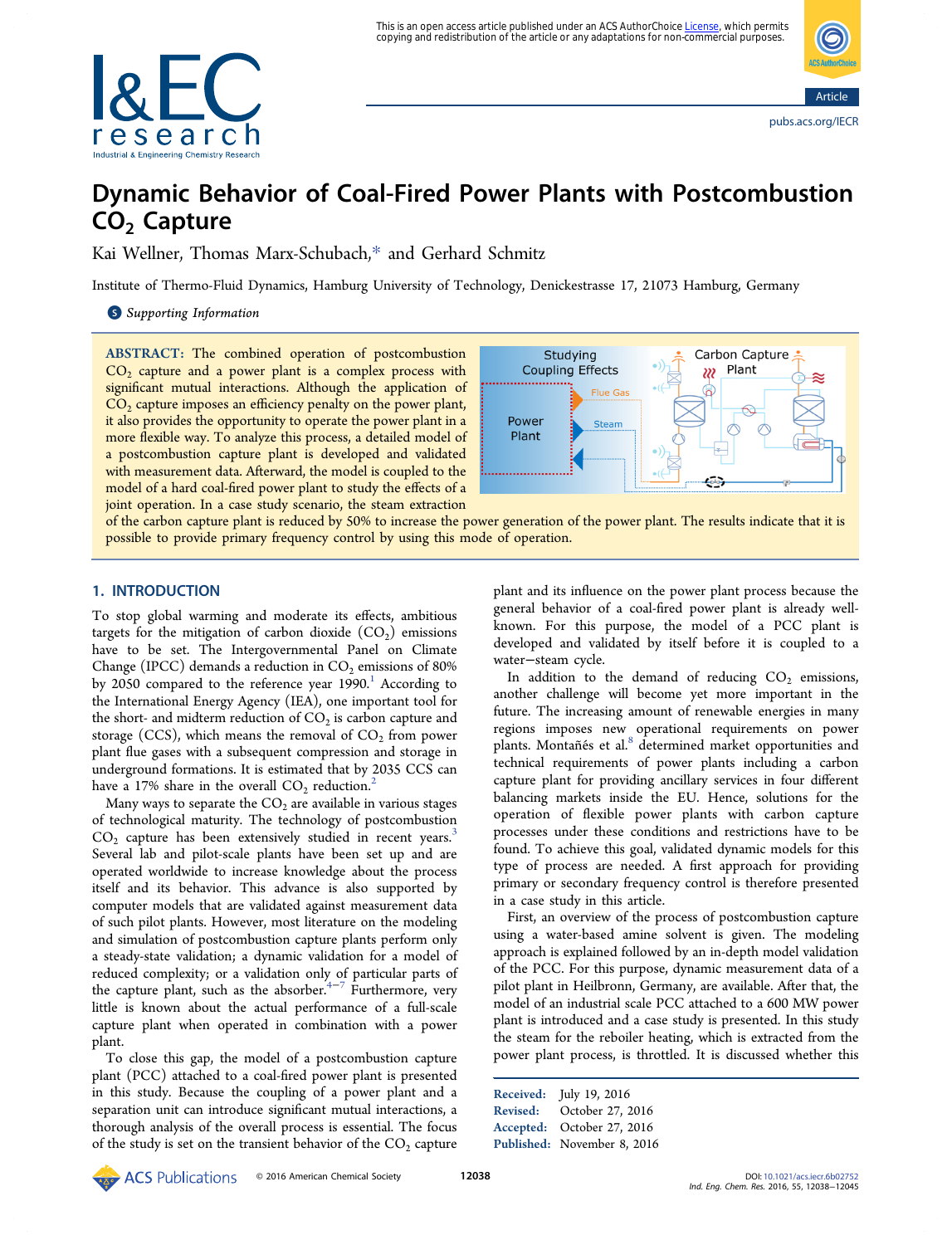<span id="page-1-0"></span>measure is appropriate to provide control power or if any restrictions in terms of control objectives or transient behavior of the process exist.

#### 2. PROCESS DESCRIPTION

Several technologies for the capture of  $CO<sub>2</sub>$  from power plant flue gases are available, namely, precombustion, oxyfuelcombustion, and postcombustion. This study focuses on the postcombustion capture because it is the most mature technology. In this section, brief descriptions of the PCC process and the power plant process are given. A more detailed description of the characteristics of the coupling of both processes is given in [section 5](#page-4-0).

2.1. Postcombustion  $CO<sub>2</sub>$  Capture Process. For the postcombustion capture, multiple different technologies such as absorption, adsorption, or membrane separation can be applied. In this study, a separation process based on the reactive absorption of  $CO<sub>2</sub>$  in an aqueous washing solution is used. To enhance the solvent's capture capacity, chemical additives are applied. There is a wide range of additives, such as primary, secondary, and tertiary amines; polyamines; alkali salts; and ionic liquids.[9](#page-7-0)−[11](#page-7-0) However, in most plants, primary amines are used because they are considered as baseline solvents because of their extensive use for many years in the gas sweetening industry. This is the reason why here a 30 wt % monoethanolamine (MEA) solution is used. The advantage of the PCC process is that it can be retrofitted to existing power plants because it directly treats the flue gas before it is released to the atmosphere. A disadvantage of this process is the low  $CO<sub>2</sub>$ partial pressure in the flue gas that leads to a high energy demand.

The process flow diagram of a PCC plant is shown in Figure 1. The flue gas enters the plant through a flue gas cooler where



Figure 1. PFD of a postcombustion capture plant.

it is cooled to temperatures around 35 °C. After that, the flue gas passes through the absorber where the  $CO<sub>2</sub>$  is removed in an exothermic reaction. Before the cleaned flue gas is released to the atmosphere it flows through a washing section, where it is cooled one more time to close the water balance and to prevent solvent slip. Downstream, the absorber-rich  $(CO<sub>2</sub>$ loaded) solvent is pumped trough a cross-flow heat exchanger where it is preheated by the regenerated  $(CO<sub>2</sub>$ -lean) solvent to minimize the energy input. In the stripper, the  $CO<sub>2</sub>$  is removed from the solvent by adding energy in the form of heat to the kettle type reboiler. The solvent is located on the shell side of the reboiler, whereas the steam flows through the tube side to

heat the solvent. At the top of the stripper, the  $CO<sub>2</sub>$  product passes a condenser where remaining water is removed. The lean solvent from the reboiler is fed back to the absorber.

2.2. Power Plant Process. Figure 2 visualizes a process flow diagram of a simplified water−steam cycle. In the steam



Figure 2. PFD of a simplified water−steam cycle.

generator, the feedwater is evaporated and superheated before it passes the high-pressure (HP) turbine. After that a part of the steam is diverted to heat the feedwater in the high-pressure preheater. The rest of the steam is reheated and fed through the intermediate-pressure (IP) and low-pressure (LP) turbines. In the latter, a part of the steam is used to heat the condensate in the low-pressure preheater. The major part of the steam is condensed and pumped through the low-pressure preheater into the feedwater tank. The cycle is closed by the feedwater being pumped through the high-pressure preheater into the steam generator.

#### 3. MODELING

To investigate the dynamic behavior of a full-scale coal-fired power plant equipped with  $CO<sub>2</sub>$  capture, evaluate the results, and give recommendations regarding the mode of operation, computer simulations are indispensable. In this case, where the subprocesses originate from different fields of engineering, it is convenient to be able to instantiate models from a model library. Especially, the ability to reuse, modify, and extend the models is essential to keep the programming effort within reasonable bounds. Because the overall model is composed of a complex arrangement of several subcomponents, it is not feasible to define in- and outputs of these components a priori. Hence, it is desirable to use an acausal modeling approach where the equations do not have to be arranged in a specific sequence. All these requirements are fulfilled by the equationbased and object-oriented modeling language Modelica, which is the reason it has been used during this study.<sup>[12](#page-7-0)</sup>

The ThermalSeparation model library provides the basis for the models of the PCC. For the simulation of water− steam cycles, the existing model library ClaRa is used. Both libraries and the modifications that have been done are addressed in the following subsections.

3.1. Models of the  $CO<sub>2</sub>$  Capture Process. The models of the capture process originate from the ThermalSeparation model library which supplies models for the simulation of absorption and rectification processes. These models are augmented such that they allow the simulation of a carbon capture plant. The modeling of the separation columns follows a first-principles approach in which the column is axially divided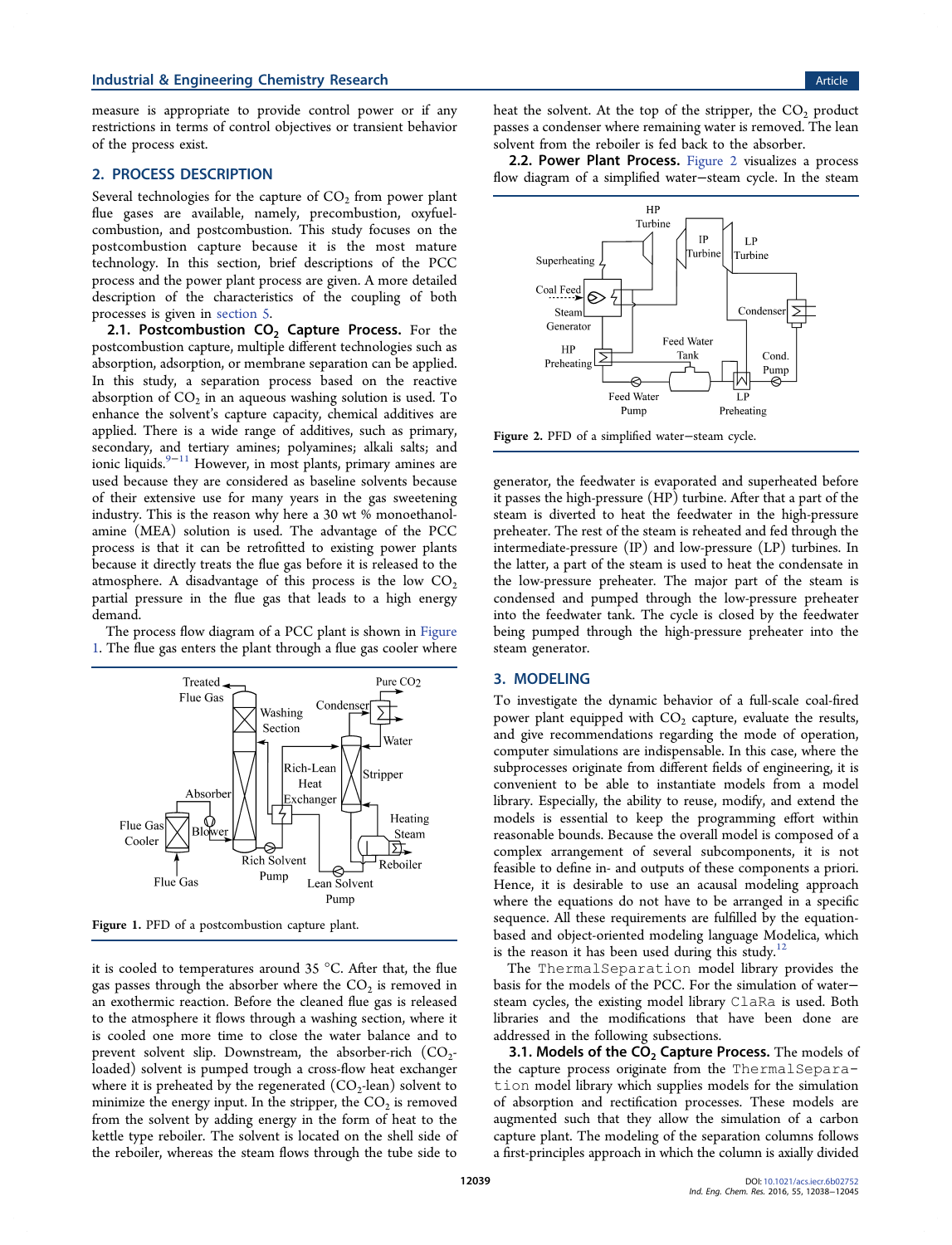into stages. For each stage and each fluid constituent, separate mass balances for liquid and vapor phases are set up. Thus, one energy balance is used for each phase and stage, respectively. The model allows for the use of rate-based or equilibrium-based approaches regarding the heat and mass transfer across the phase boundary. If chemical reactions are considered, they are accounted for in the liquid phase. The modularity of the column model allows the user to choose between several different correlations for pressure loss, hold up, and heat loss. A more detailed description of the underlying equations and correlations is presented by Dietl $^{13}$  $^{13}$  $^{13}$  and Dietl et al.<sup>[14](#page-7-0)</sup> Regarding the actual model of the PCC, the following assumptions hold:

- The absorber vapor medium (flue gas) consists of  $CO<sub>2</sub>$ ,  $H_2O$ ,  $N_2$ , and  $O_2$ .
- The stripper and reboiler vapor media consist of  $CO<sub>2</sub>$ and  $H_2O$ .
- The liquid medium in all components of the PCC process consists of  $CO<sub>2</sub>$ , H<sub>2</sub>O and MEA; MEA is considered nonvolatile.
- Ideal gas behavior is assumed.
- The phase equilibrium and the chemical reactions (including the heat of reaction) are modeled in a joint approach according to Oexmann,<sup>[9](#page-7-0)</sup> where the phase equilibrium of the  $CO<sub>2</sub>$  is enhanced such that it also accounts for removal of  $CO<sub>2</sub>$  from the flue gas through the chemical reactions. Furthermore, the bulk phases are assumed to be in thermodynamic equilibrium with the phase boundary.
- To match the solvent's rich loading at the absorber outlet, a calibration factor in the equation of the phase equilibrium is used. This measure is required only in the absorber to counteract the overprediction of the separation efficiency due to the equilibrium assumption. It is adjusted by matching the rich loading to the simulation of the same process with a rate-based approach conducted with Aspen Plus. $15$  In the stripper model, the use of a calibration factor is not necessary because the thermodynamic equilibrium is attained at stripper conditions.
- Liquid density and heat capacity of the MEA solution can be described by using empirical correlations developed by Oexmann.<sup>[9](#page-7-0)</sup>
- The components of the capture cycle are adiabatic.
- The column pressure drop and liquid hold-up are calculated using the correlations developed by Stichlmair et al.<sup>[16](#page-7-0)</sup>
- No chemical reactions take place in components other than the absorber and stripper columns.
- The volume of the pipes is small compared to the rest of the components and can therefore be neglected.
- Heat exchangers with constant heat-transfer coefficients are used.

The resulting model is used to compose a model of an entire postcombustion capture plant. To underline the validity of this model and to be able to expand its informative value to an industrial scale, it needs to be thoroughly validated against measurement data. This validation is performed in section 4.

3.2. Models of the Power Plant Process. The models for the simulation of the water−steam cycle of the power plant are taken from the already existing model library ClaRa.<sup>[17](#page-7-0)</sup> This library provides models for the simulation of thermohydraulic processes like pipes, valves, turbomachinery, heat exchangers,

and coal mills. Furthermore, it contains submodels that can be utilized to model a detailed steam generator that is subdivided into different burner levels, flame rooms with thermal radiation, and flame rooms containing tube bundles for convective heat transfer. This feature is especially important, because the overall transient behavior of the power plant is predominantly influenced by the steam generator which therefore has to be modeled with an adequate level of detail. Because the models provided by this library are already validated, an additional validation is not required at this point. The main operation parameters of the power plant modeled and used in the case study are presented in Table 1.<sup>[18](#page-7-0)</sup>

| Table 1. Main Operation Parameters of Power Plant <sup>18</sup> |  |  |  |  |
|-----------------------------------------------------------------|--|--|--|--|
|-----------------------------------------------------------------|--|--|--|--|

| parameter                    | value                                  |  |  |
|------------------------------|----------------------------------------|--|--|
| plant capacity               | 600 MW                                 |  |  |
| net capacity (without CCS)   | 555 MW                                 |  |  |
| net efficiency (without CCS) | 45.9%                                  |  |  |
| live steam condition         | 285 bar/600 °C/620 °C                  |  |  |
| type of boiler               | benson tower type with vertical tubing |  |  |
| steam turbine                | 3-casing steam turbine; single reheat  |  |  |
| condenser pressure           | 45 mbar                                |  |  |
| preheater                    | 8 preheater and external desuperheater |  |  |

#### 4. VALIDATION OF THE  $CO<sub>2</sub>$  CAPTURE PLANT MODEL

In this section a short description of the pilot plant that supplies the measurement data for the validation is given. After that, the conducted experiment is described and a steady state as well as a transient validation of the model is performed.

4.1. Pilot Plant Heilbronn. For the validation of the models from the ThermalSeparation library, measurement data of the PCC pilot plant in Heilbronn, Germany, are available. The plant consists of an absorber with a height of 40 m and a stripper of 25 m. The absorber has five beds with a height of 5 m each, filled with random packing material. The stripper is equipped with three such beds. Between each bed, collectors and distributors are placed to collect the solvent and evenly distribute it across the subjacent packing. In both columns the packing material is of VSP-25 type.<sup>[19](#page-7-0)</sup> The plant is fed with flue gas from the adjacent power plant and is capable of scrubbing 1500 Nm<sup>3</sup>/h, which corresponds to approximately 0.05% of the actual power plant's flue gases. In contrast to the process depicted in [Figure 1](#page-1-0), the pilot plant is additionally equipped with an intercooling in the absorber column to maximize its efficiency. In addition, the stripper has a washing section to prevent degradation products from being emitted to the atmosphere. [Table 2](#page-3-0) shows the nominal operating conditions of the pilot plant. Further information on the plant is given in Rieder and Unterberger.<sup>[20](#page-7-0)</sup>

4.2. Experiments and Validation. First, a steady-state validation is carried out to match the results of the pilot plant for 100% load. For this purpose, the heat-transfer coefficients of the cross-flow heat exchanger are tuned such that the model provides the same temperature differences between in- and outlets as the pilot plant. Other than this, no adaptations of the model have been made. As an input to the model, the following parameters are set according to the boundary conditions given by the pilot plant:

- The flue gas flow rate into the cooler with its composition and temperature.
- The heat flow rate into the reboiler.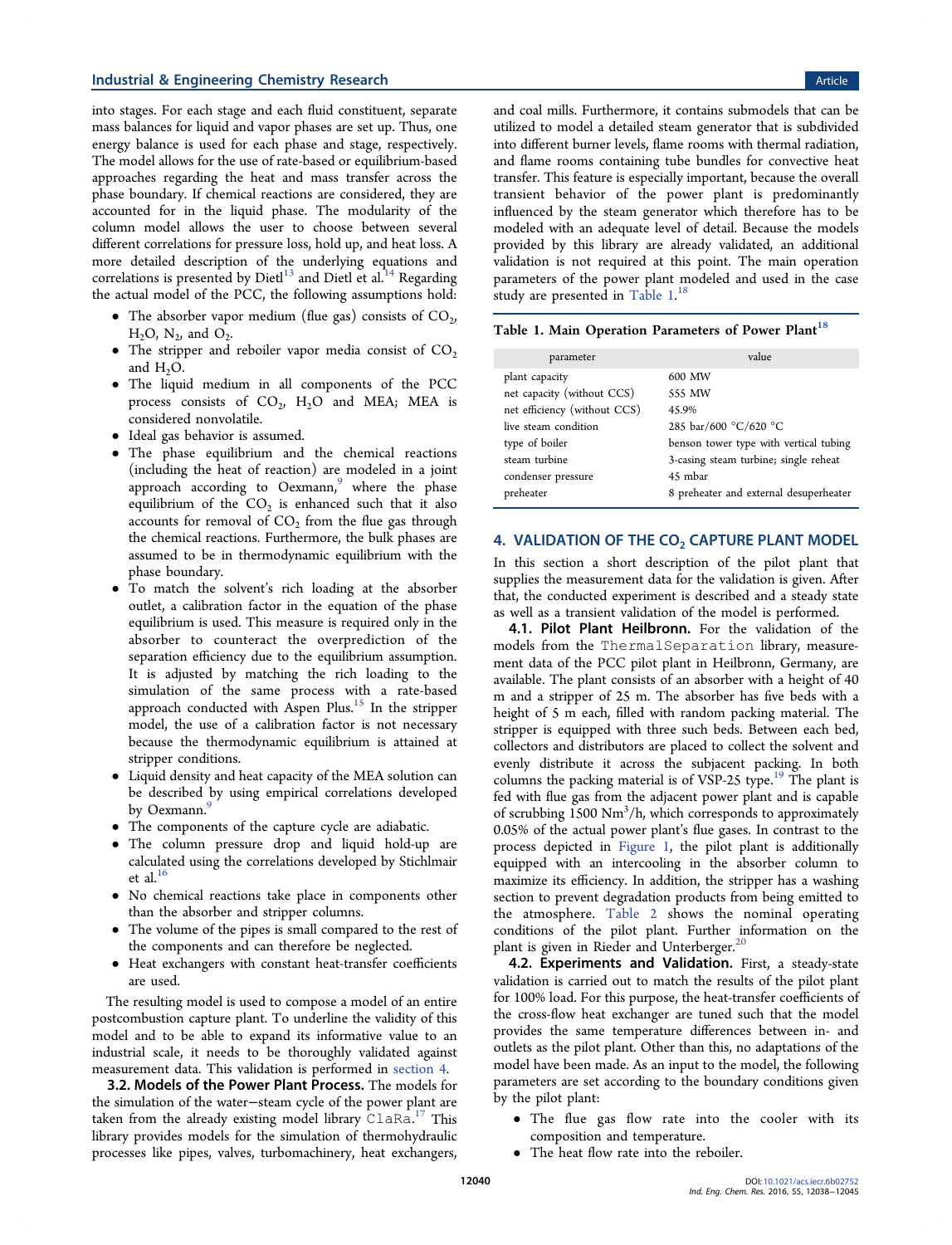#### <span id="page-3-0"></span>Table 2. Nominal Operating Point of Pilot Plant

| parameter                           | value                 |  |
|-------------------------------------|-----------------------|--|
| flue gas volume flow rate           | 1500 N $m^3/h$        |  |
| $CO2$ concentration flue gas        | $12.3 \text{ mol } %$ |  |
| flue gas temp. absorber inlet       | 40 $^{\circ}$ C       |  |
| solvent flow rate                   | 5.3 $m^3/h$           |  |
| Solvent temp. absorber inlet        | $35^{\circ}$ C        |  |
| MEA concentration                   | 30 wt %               |  |
| stripper pressure                   | 2 bar                 |  |
| $CO2$ product temperature           | $23^{\circ}$ C        |  |
| CO <sub>2</sub> target capture rate | 90%                   |  |
|                                     |                       |  |

• The pressures at the top of each column.

• The solvent flow rate of the lean solvent pump. The rich solvent pump is used to control the level of the absorber sump.

Furthermore, the model of the absorber comprises 20 equilibrium stages and that of the stripper 10 stages. Table 3

Table 3. Steady-State Validation for 100% Load

| parameter                                                                               | model | pilot plant |
|-----------------------------------------------------------------------------------------|-------|-------------|
| $X_{CO}$ , (%)                                                                          | 89.4  | 89.8        |
| $\dot{m}_{\text{CO}_2,\text{str}}$ (kg/h)                                               | 310.8 | 305.2       |
| $q_{\rm spec}$ (MJ/kg <sub>CO</sub> )                                                   | 3.67  | 3.74        |
| $\alpha_{\rm CO, rich}$ (mol <sub>CO</sub> /mol <sub>MEA</sub> )                        | 0.53  | 0.42        |
| $\alpha_{\text{CO}_2, \text{lean}} \text{ (mol}_{\text{CO}_2}\text{/mol}_{\text{MEA}})$ | 0.26  | 0.18        |
| $\Delta \alpha$ (mol <sub>CO</sub> <sub>2</sub> /mol <sub>MEA</sub> )                   | 0.27  | 0.24        |
| $\Delta p_{\rm abs}$ (mbar)                                                             | 68.5  | 68.8        |
| $\Delta p_{\rm str}$ (mbar)                                                             | 1.3   | 0.8         |
| $T_{\rm reh}$ (°C)                                                                      | 122.0 | 115.9       |

shows selected variables that are obtained by simulation and compared to measurements of the pilot plant. The capture rate is defined as the relative amount of  $CO<sub>2</sub>$  that is absorbed in the absorption unit. It is calculated as shown in eq 1.

$$
X_{\rm CO_2} = 1 - \frac{\dot{N}_{\rm CO_2, Abs,out}}{\dot{N}_{\rm CO_2, Abs,in}}
$$
\n(1)

The pressure loss in both columns is measured with a differential pressure sensor. Thermocouples are utilized to measure all temperatures in the plant. The  $CO<sub>2</sub>$  concentrations at the absorber inlet and outlet are measured with infrared spectroscopy, and the  $CO<sub>2</sub>$  loading of the solvent is measured offline by titration. Excluding the measurement of the  $CO<sub>2</sub>$ concentration in the flue gas, all other measured values are determined without redundancy. Unfortunately, the accuracies of the measurement devices that are installed in the plant are unknown; therefore, no detailed, quantitative statements about measurement error can be made. It is assumed that the accuracies are within the common limits of industrial measurement appliances.

The target capture rate,  $X_{\text{CO}_2}$ , of the pilot plant is 90%, which is matched very well by the model. This also applies to the separated  $CO_2$  mass flow rate,  $\dot{m}_{CO_2 str}$ , that exits the stripper and the specific heat consumption,  $q_{\rm spec}$ . To accurately match the specific heat consumption is of high importance because in the superordinate power plant process it is ultimately responsible for the efficiency penalty caused by the steam

tapping for the solvent regeneration. Both rich loading,  $\alpha_{\text{CO,xich}}$ , and lean loading,  $\alpha_{\rm CO_2,lean}$ , show significant deviations from the measurements. This can be explained by an inaccuracy in the empirical correlation of the thermodynamic equilibrium and by the heat of reaction for the absorption and desorption reaction inside the columns. This conclusion is also supported by the mismatch of the reboiler temperature,  $T_{\text{reb}}$ , that is directly related to the loading of the solvent. Nevertheless, rich and lean loading are overpredicted in a way that the working capacity, which is defined as the difference of both values, still matches the measurement quite well. This is of major importance because the working capacity determines how much  $CO<sub>2</sub>$  can be captured in the absorber. The pressure losses,  $\Delta p$ , in both columns also match fairly well. All in all, it can be concluded that the model predicts the steady-state behavior of the pilot plant at 100% load accurately. This steady-state validation has also been carried out for 70% and 50% load of the plant. The results are given in the [Supporting Information](http://pubs.acs.org/doi/suppl/10.1021/acs.iecr.6b02752/suppl_file/ie6b02752_si_001.pdf) for the sake of conciseness. They also support the given statement that the simulation results match the experiments to a very high extent.

In the scenario for the dynamic validation, which is presented in the following, the pilot plant is operated at 70% load. Then, at  $t = 0$  s, the flue gas flow rate is abruptly increased by 30%. Simultaneously, the heat flow rate into the reboiler is adapted such that a  $CO<sub>2</sub>$  capture rate of 90% is maintained. The solvent flow rate remains constant throughout the experiment. The validation of this scenario ensures that the model is capable of correctly reproducing the transient behavior of the pilot plant. In this case, a particular challenge is the change of two parameters at the same time, whose effects on the output variables superimpose on each other. In comparison to the steady-state validation, no additional adjustments are made to the model. Figure 3 shows a comparison of the  $CO<sub>2</sub>$  capture rate over time for the simulation and the measurement.



Figure 3. Validation of the capture rate in the absorber column.

At the moment of the perturbation, the capture rate rapidly decreases and afterward returns to its original value with a firstorder transition. This behavior can be attributed to the inertia of the absorber where the increase in flue gas flow rate first hits the entry of the absorber whereas the outlet is still unaffected by the perturbation. The subsequent increase of the capture rate can be explained by the equalization process of temperature and concentration along the absorber profile until a new steady state is reached. In comparison to the measurement, the slope of the model is slightly higher after the perturbation, and also the decline in capture rate is slightly overpredicted by the model. Nevertheless, the time when the minimum capture rate is reached shows a very good agreement, does the overall transient behavior and the steady-state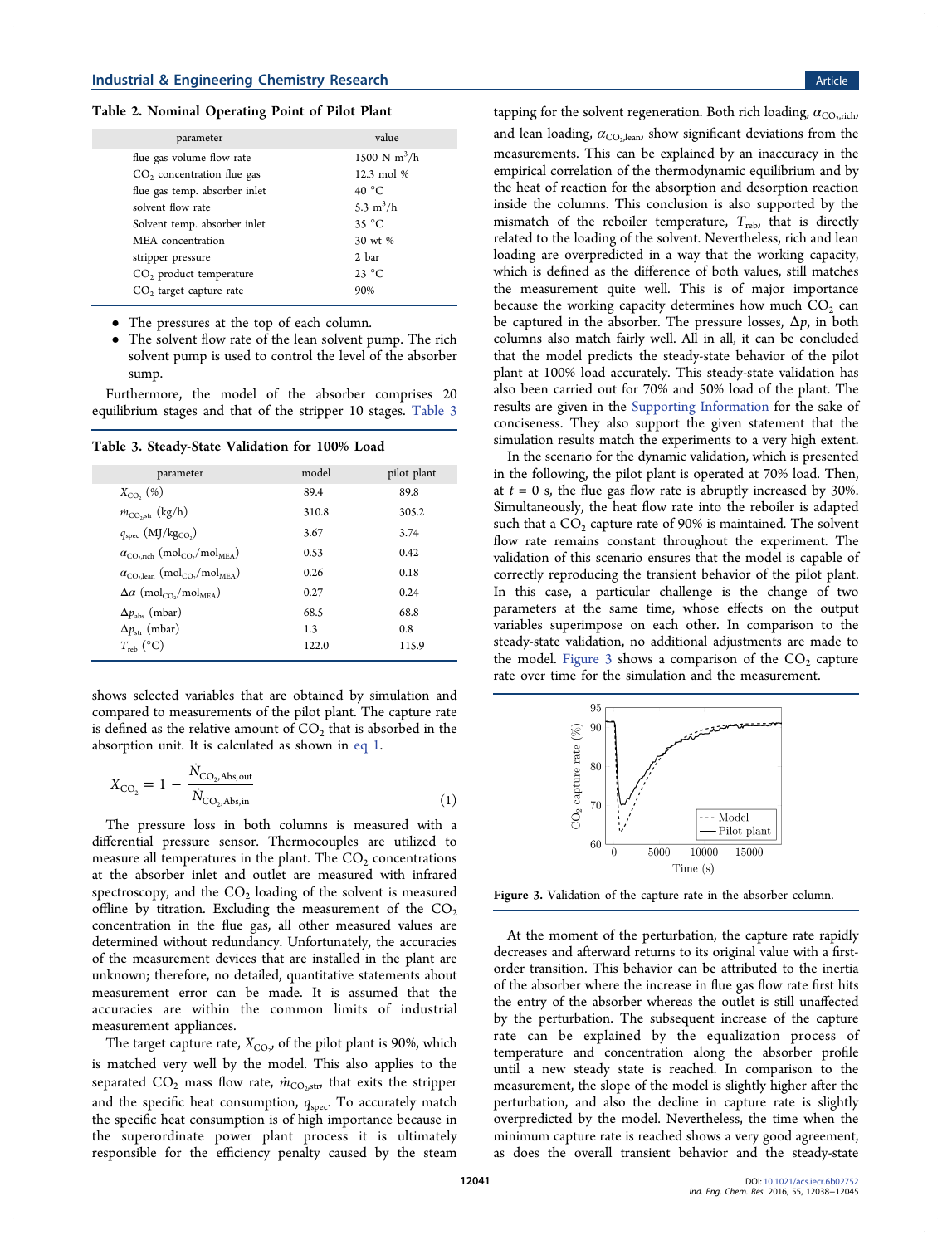<span id="page-4-0"></span>values before and after the perturbation. The minor discrepancies that appear in the slope of the curve can be explained by the assumption that all liquid volumes like sumps, tanks, and the reboiler follow a continuously stirred tank reactor modeling approach. A comparison of the stripped  $CO<sub>2</sub>$ mass flow rate downstream of the condenser is illustrated in Figure 4.



Figure 4. Validation of the  $CO<sub>2</sub>$  mass flow rate after the stripper column.

As a result of the sudden increase in the reboiler heating, the liquid temperature of the reboiler also rises rapidly. This leads to a higher rate of  $CO<sub>2</sub>$  desorption which is represented by a fast increase of mass flow rate in the figure. This step is followed by another increase but with a much smaller slope that is caused by the increased flue gas flow rate into the absorber. In contrast to the change in the reboiler heating, this behavior takes effect with a delay because the perturbation first has to pass through the absorber and its sump, the pump, and the cross-flow heat exchanger before it reaches the top of the stripper. Despite the distinct measurement noise, this behavior can also be observed in the measurement.

When the transient behaviors of both columns are compared, it can be observed that the response of the stripper is much faster than that of the absorber. The reason for these different

time constants is the large total amount of used solvent in comparison with other carbon capture plants. Most of the solvent content is situated in the absorber and desorber sump and the large intercooling tank. The reason that the stripper reacts much faster is that the rich loading is at its maximum, regardless of the operating conditions of the plant due to an oversized absorption unit. Therefore, the solvent loading in the absorption sump and consequently the solvent input concentration at the top of the stripper is only slightly affected during load changes. On the other hand, it takes a very long time for the lean loading in the desorber sump and the intercooling tank to attain a new equilibrium state. Hence, the overall absorber response is very slow.

All in all, it can be concluded that the agreement between model and pilot plant is good. Now that the validity of the model's results is proven, further studies can be performed.

# 5. COUPLED MODEL OF POWER PLANT WITH  $CO<sub>2</sub>$ **CAPTURE**

To be able to understand the transient behavior of the PCC in actual operation, studying its mutual interactions with the power plant is required.[21](#page-7-0)−[23](#page-7-0) For this purpose, the model of a 600 MW hard coal-fired power plant is retro-fitted with a  $CO<sub>2</sub>$ capture unit. A graphical representation of this model can be found in Figure 5. Because of the restriction in size of the separation columns and their periphery, the PCC consists of two lines in parallel operation. The steam for the regeneration of the loaded solvent is extracted from the crossover pipe between intermediate-pressure and low-pressure turbines as the steam provides optimal thermodynamic conditions at this position.[24](#page-7-0),[25](#page-7-0) This steam extraction ultimately leads to an efficiency penalty of the power plant because after the intermediate-pressure turbines nearly half of the mass flow rate is diverted to the reboiler which would have passed the low-pressure turbines otherwise. To integrate the PCC, the power plant needs small adaptations. First of all, a pressure maintenance valve is installed downstream of the steam tapping



Figure 5. Model of the power plant with postcombustion  $CO<sub>2</sub>$  capture.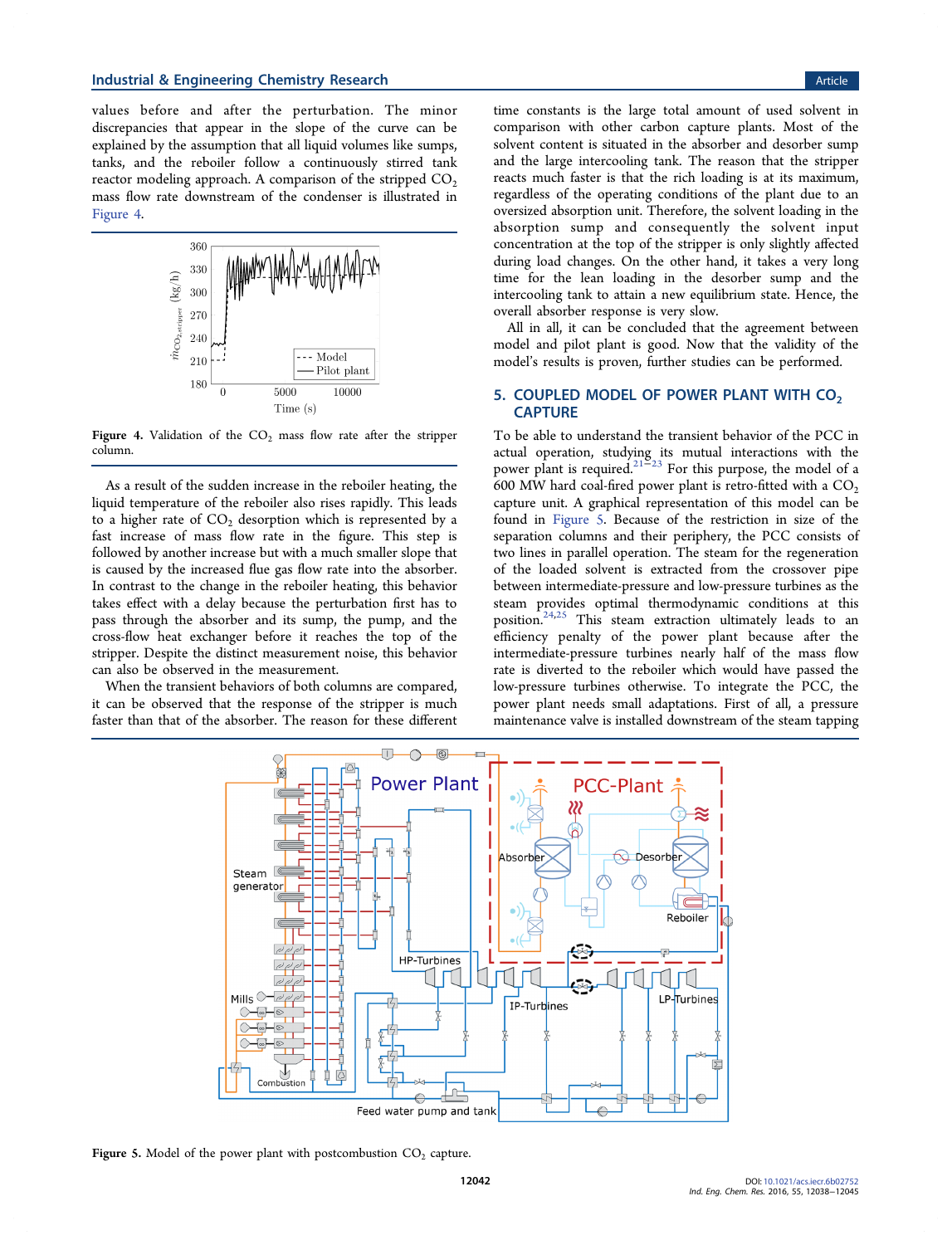## <span id="page-5-0"></span>**Industrial & Engineering Chemistry Research Article 3 and 2008 Control Article Article Article 3 and 2008 Control Article 3 and 2008 Control Article 3 and 2008 Control Article 3 and 2008 Control Article 3 and 2008 Control**

and upstream of the low-pressure turbines. Its task is to maintain the pressure level needed for the heating of the reboiler, also in part load operation of the power plant where the pressure in the crossover pipe decreases. Second, the steam tapping itself needs a throttling valve to be able to provide the steam with the right conditions for full load of the power plant where the steam in the crossover pipe exceeds the desired pressure and temperature.<sup>[26](#page-7-0),[27](#page-7-0)</sup> This valve also serves as actuating variable in case control power shall be provided by throttling the reboiler heating. Finally, an injection cooler is needed behind the throttling valve to desuperheat the steam at full load operation. This measure is necessary because too high steam temperatures lead to thermal degradation of the solvent.<sup>[28](#page-7-0)</sup> The condensate from the reboiler is fed back to the feedwater tank. The power plant model is operated with a constant coal feed and is controlled by the feedwater pump and the desuperheaters, whereas the PCC runs in feed-forward operation. The pressure maintenance valve and the reboiler throttling valve are marked by a circle. Different from [Figure 1](#page-1-0), the condensate from the stripper is fed to the absorber sump in the model which is represented as a tank symbol in [Figure 5](#page-4-0) because of its low temperature.

**5.1. Case Description.** An increasing share of renewable energy sources in electricity generation leads to huge fluctuations in the power supply. As a consequence, conventional sources like power plants that were designed for base load operation need be operated more flexibly. One option to comply with these requirements is taking advantage of additional actuating variables in power plants equipped with CCS.

In the scenario presented below, initially, the power plant and the PCC run at full load. Full load of the power plant is defined such that the power plant is operated at full thermal capacity. The PCC runs at full load when it has to treat the maximum amount of flue gas, which is also the case when the power plant is operated at full thermal capacity. At time  $t = 0$  s, the mass flow rate of the steam extraction is reduced by 50% within 150 s. As soon as a new steady state is reached, the valve is opened again and the system returns to its nominal operation point.

5.2. Results. Figure 6 shows the heat transferred from the steam to the solvent of the PCC inside the reboiler. First, it is



obvious that the mass flow rate of the heating steam does not exactly correlate with the heat input. That is because the extracted steam is overheated and therefore has to be cooled with an injection cooler downstream of the tapping valve. During the throttling, the amount of injected cooling water is not adjusted; thus, a 50% reduction in heating steam leads to a slightly larger drop in the heat flow rate. As a consequence of

throttling the tapping valve, the mass flow rate decreases, which in turn leads to a decreased amount of heat available. This is directly related to a drop of the temperature illustrated in Figure 7.



Figure 7. Solvent temperature in reboiler (solid line) and working capacity (dashed line).

The decreased solvent temperature leads to a lower regeneration of the solvent which causes the lean loading at the outlet of the reboiler to increase. Hence, the capacity of the solvent to absorb  $CO<sub>2</sub>$  decreases (cf. Figure 7) and the capture rate drops to approximately 25%, as shown in Figure 8. After the valve is reopened, the capture rate returns to its original target value of 90%.



Figure 8.  $CO<sub>2</sub>$  capture rate (solid line) and relative generator power (dashed line).

The generator power of the power plant, which is also depicted in Figure 8, reacts quite instantaneously to this process. The generator power is normalized to the net capacity of the power plant without PCC. It rises almost linearly with the throttling of the valve. To confirm this, a cut-out of Figure 8 is illustrated in Figure 9. The reason lies in the steam that was redirected to the reboiler. This steam can now pass the lowpressure turbines and raise the generator output by 12% points. The slight overshoot in generator power is caused by the



Figure 9.  $CO<sub>2</sub>$  capture rate (solid line) and relative generator power (dashed line)/cut-out of Figure 8.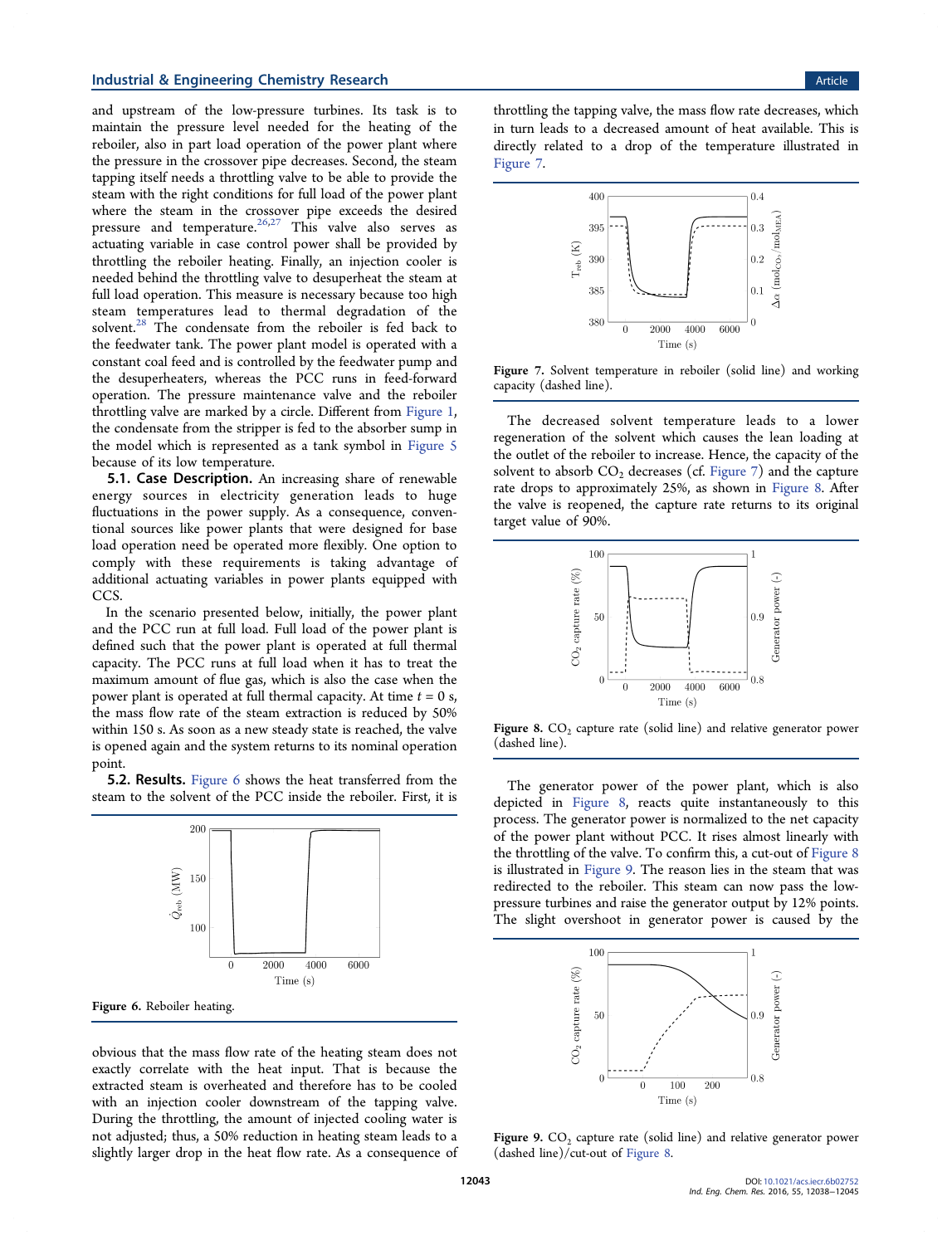## <span id="page-6-0"></span>**Industrial & Engineering Chemistry Research Article 3 and 2008 Control Article Article 4 and 2008 Control Article 4 and 2008 Control Article 4 and 2008 Control Article 4 and 2008 Control Article 4 and 2008 Control Article**

control of the pressure maintenance valve and by the level control in the low-pressure preheaters, which both react to the change in pressure due to the higher mass flow rate through the low-pressure turbines. It appears that the ramp rate for the provision of control power is restricted only by the minimum valve stroke time. The valve stroke time chosen in this example was  $t = 150$  s, which can still be considerably reduced. The reason for the choice of the used ramp time is that this example shall demonstrate the system's general capability to provide primary and secondary control power in a much more flexible way than conventional power plants. Beyond that, current components allow a minimum valve stroke time of around 10 s.<sup>[29](#page-7-0)</sup> The general capability of providing primary frequency control is demonstrated in [Figure 9.](#page-5-0) The amount of control power can easily be set by adjusting the valve stroke height and time. Furthermore, there is no bottleneck for the provision of control power. Only when returning to nominal operation, the load change rate of the PCC can be limited by the thermal energy transferred in the reboiler because many solvents tend to degrade when exposed to higher temperatures. Here, in the case of MEA, the temperature on the shell side (solvent side) of the reboiler shall not exceed 125  $^{\circ}$ C, otherwise thermal degradation is inevitable. $^{28}$  $^{28}$  $^{28}$  As a result, the temperature gradient that can be applied for the reheating of the solvent in the reboiler is limited. This is why an injection cooler is needed behind the throttling valve in case the steam temperature exceeds the saturation temperature (cf. [Figure 5\)](#page-4-0).

When compared to the slope of the capture rate, it also shows that the generator output reaches its new steady state much faster. Especially when returning to nominal operation, this means that the target capture rate is reached with a significant delay of approximately 2000 s. During this period, the  $CO<sub>2</sub>$  emission to the atmosphere is increased and has to be compensated by purchasing  $CO<sub>2</sub>$  emission certificates. This fact has to be addressed in the individual cost-effective analysis for the provision of control power. If an increased emission is not feasible or not permitted because of regulatory framework, other measures have to be taken. One possibility is to hold an additional tank with lean solvent ready. While the reboiler heating is reduced, this solvent can be used to maintain the target capture rate. However, after the process of providing control power is completed, the excess solvent has to be regenerated with an increased amount of steam which temporarily increases the efficiency penalty of the PCC.

The efficiency penalty of the power plant due to the steam extraction can also be seen in [Figure 8](#page-5-0). It corresponds to the difference between 1 and the relative generator power before the valve is closed.

All in all, from the simulation results it can be concluded that the possibility to throttle the reboiler valve is a good measure to rapidly increase the generator output.

#### 6. CONCLUSION AND OUTLOOK

This paper presents a detailed model of a  $CO<sub>2</sub>$  capture process coupled to a power plant. The validity of the PCC model's results is illustrated by comparison with measurement data from a pilot-scale plant in Heilbronn, Germany. Both steadystate and transient results show good agreement. Afterward, the validated model is coupled to the model of a hard coal-fired power plant. It can be shown that the reboiler valve is a good actuating variable to provide control power in a fast and reliable way.

Ongoing and future research focuses on modeling the startup of PCC and power plant. The goal is to optimize start-up procedures and to reduce the downtime of the processes. Another important aspect is the control of both processes combined. A highly complex process like this needs a sophisticated control strategy that integrates both processes in a joint approach. A first step in that direction is taken by Gottelt et al.<sup>[30](#page-7-0)</sup> using the models presented in this paper. The authors implement a model-based control strategy based on existing directives and extend it to be also used for power plants with postcombustion  $CO<sub>2</sub>$  capture.

#### ■ ASSOCIATED CONTENT

# **6** Supporting Information

The Supporting Information is available free of charge on the [ACS Publications website](http://pubs.acs.org) at DOI: [10.1021/acs.iecr.6b02752](http://pubs.acs.org/doi/abs/10.1021/acs.iecr.6b02752).

Steady-state validation results for 70% (Table S1) and 50% (Table S2) load for the carbon capture plant ([PDF\)](http://pubs.acs.org/doi/suppl/10.1021/acs.iecr.6b02752/suppl_file/ie6b02752_si_001.pdf)

#### ■ AUTHOR INFORMATION

#### Corresponding Author

\*E-mail: [thomas.marx@tuhh.de.](mailto:thomas.marx@tuhh.de) Phone: +49 (0)40 42878- 3079.

#### Notes

The authors declare no competing financial interest.

#### ■ ACKNOWLEDGMENTS

This research project has been supported by the Federal Ministry of Economics and Technology (Project 03ET2009), which is greatly acknowledged.

## ■ NOMENCLATURE

 $\alpha$  = solvent loading (mol<sub>CO2</sub>/mol<sub>MEA</sub>)

- $\dot{m}$  = mass flow rate (kg/h)
- $N =$  mole flow rate (mol/h)
- $\dot{Q}$  = heat flow rate  $(W)$
- $p =$  pressure (mbar or bar)
- $q_{\text{spec}}$  = specific energy demand (MJ/kg<sub>CO<sub>2</sub></sub>)
- $T =$  temperature ( ${}^{\circ}$ C or K)
- $X = CO<sub>2</sub>$  capture rate (%)
- CCS = carbon capture and storage
- $HP = high pressure$
- IP = intermediate pressure
- $LP = low pressure$
- MEA = monoethanolamine
- PCC = postcombustion carbon capture
- PFD = process flow diagram
- abs = absorber
- lean =  $CO_2$ -lean condition
- reb = reboiler
- rich =  $CO_2$ -rich condition str = stripper

# ■ REFERENCES

(1) IPCC (Intergovernmental Panel on Climate Change). Special Report on Carbon Dioxide Capture and Storage; Cambridge University Press: Cambridge, 2005.

(2) IEA (International Energy Agency. World Energy Outlook Special Report: Redrawing the Energy-Climate Map; International Energy Agency: Paris, 2013; pp 113−115.

(3) Bui, A.; Gunawan, I.; Verheyen, V.; Feron, P.; Meuleman, E.; Adeloju, S. Dynamic modelling and optimization of flexible operation